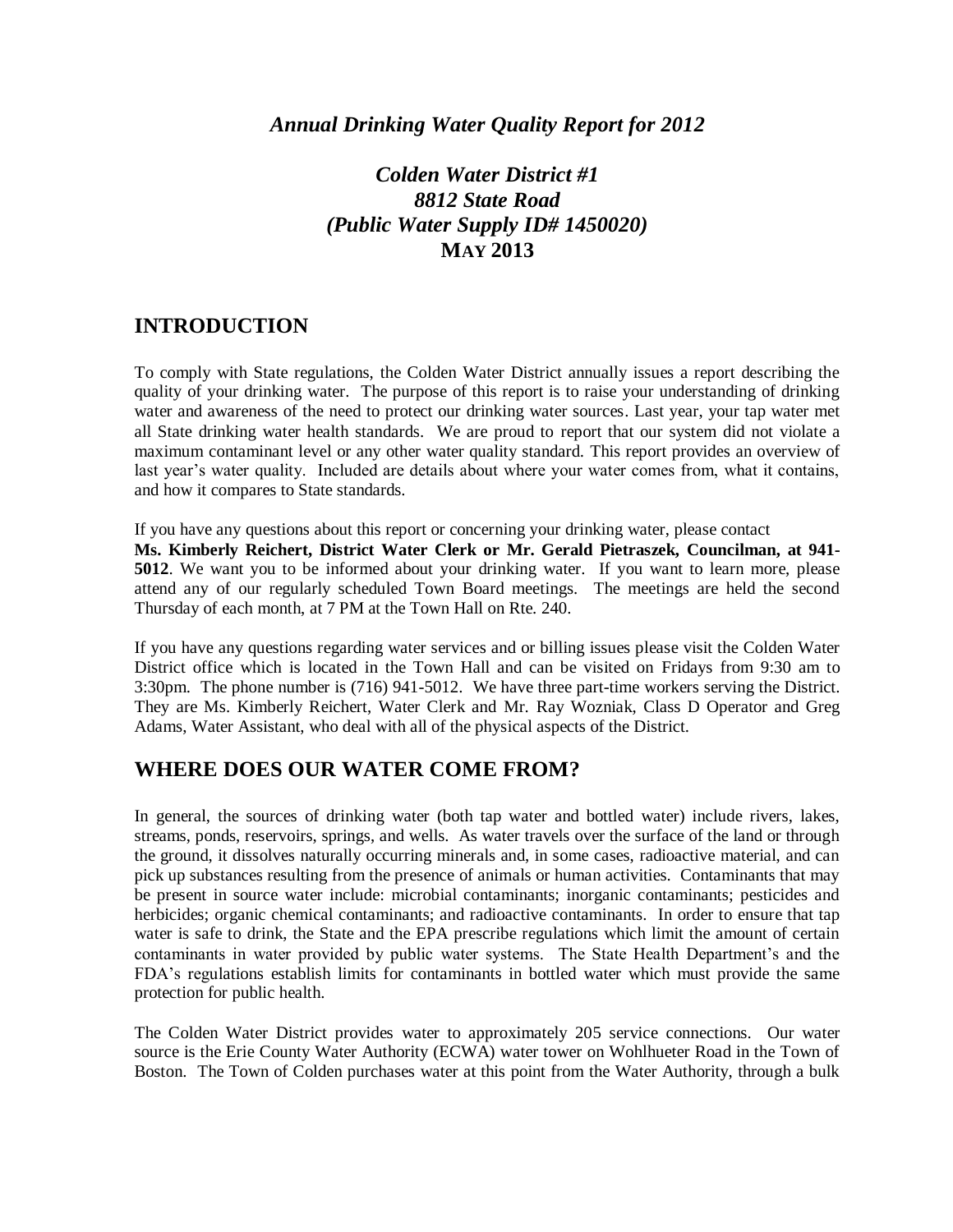purchase agreement. Water is then brought into town through a water line along Lower East Hill Road and finally distributed to our District customers.

The Erie County Water Authority obtains its water from two sources. The Authority's Sturgeon Point Treatment Plant, in the Town of Evans, draws water from Lake Erie to supply southern Erie County and communities in Cattaraugus County. The Van De Water Treatment Plant in Tonawanda draws water from the Niagara River and services municipalities in northern Erie County. These two plants deliver an average of 65 million gallons a day to more than one half million people in Western New York. In each plant, the water is rigorously treated, then sent through the Authority's extensive distribution system where it eventually enters the Water Tower on Wohlhueter Road in the Town of Boston. Finally, the water is tested again by the Town of Colden on a regular schedule for chlorine residuals and for bacteria.

The Erie County Water Authority does issue an Annual Water Quality Report each year. Their 2012 AWQR is now available for review and is available in electronic form at [www.ecwa.org](http://www.ecwa.org/) . If you have any questions regarding this report, please submit your requests to questionscomments@ecwa.org.

### **ARE THERE CONTAMINANTS IN OUR DRINKING WATER?**

As the State regulations require, your drinking water is routinely tested for numerous contaminants. These contaminants include: microbiological compounds such as total coliform and e.coli bacteria, turbidity, inorganic compounds such as nitrate and lead, volatile organic compounds, total trihalomethanes, haloacetic acids, and radiological compounds. Attached to this report is a "2012 Water Quality Monitoring Report – Annual Water Quality Report Supplement", prepared by the Erie County Water Authority. The tables presented depict which compounds were tested for and which compounds were detected or not detected in your drinking water. The State allows testing for some contaminants less than once per year because the concentrations of these contaminants do not change frequently. Some of the data, though representative, are more than one year old.

It should be noted that all drinking water, including bottled drinking water, may be reasonably expected to contain at least small amounts of some contaminants. The presence of contaminants does not necessarily indicate that water poses a health risk. More information about contaminants and potential health effects can be obtained by calling the EPA's Safe Drinking Water Hotline (800-426- 4791) or the Erie County Health Department at (716-961-6800).

As the State regulations require, we have tested your drinking water for the following contaminants. These contaminants include: total coliform, copper and lead. As noted below there were no detections of coliform in any of the monthly samples we collected through 2012. Additionally, there were no exceedences for copper or for lead in the last residential sampling round in August 2012. All of the copper and lead samples tested, fell under the respective action levels for copper and lead.

# **CHLORINE RESIDUALS**

In addition to contaminant testing, the Colden Water District also performs daily chlorine residual sampling to provide an indication of the proper amount of chlorination present within the water system. The presence or chlorine residual in drinking water indicates that: 1) a sufficient amount of chlorine was added initially to the water to inactivate the bacteria and some viruses that cause diarrheal disease; and 2) the water is protected from recontamination during storage.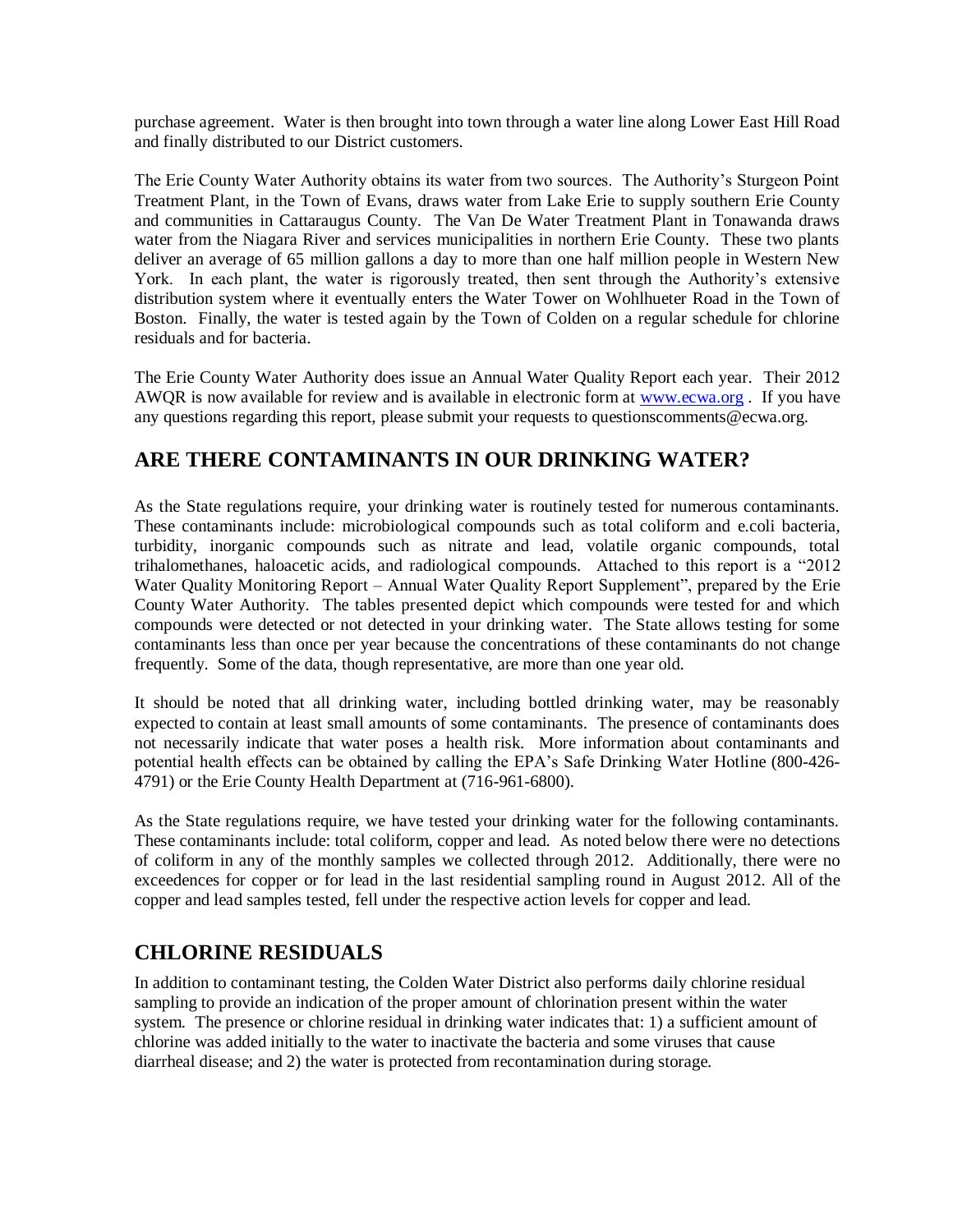| <b>Table of Detected Contaminants</b> |                            |                          |                          |                                       |                       |                                               |                                                                               |
|---------------------------------------|----------------------------|--------------------------|--------------------------|---------------------------------------|-----------------------|-----------------------------------------------|-------------------------------------------------------------------------------|
| Contaminant                           | <b>Violation</b><br>Yes/No | Date of<br><b>Sample</b> | Level<br><b>Detected</b> | <b>Unit</b><br><b>Measure</b><br>ment | <b>MCLG</b>           | <b>Regulatory</b><br>Limit (MCL,<br>TT or AL) | <b>Likely Source of</b><br><b>Contamination</b>                               |
| <b>Disinfectants</b>                  |                            |                          |                          |                                       |                       |                                               |                                                                               |
| Chlorine Residual                     | N <sub>0</sub>             | Every<br>Day             | $0.522^2$<br>$.11 - 2.5$ | Mg/l                                  |                       | $\overline{4}$                                | Water additive used<br>to control microbes                                    |
| <b>Inorganics</b>                     |                            |                          |                          |                                       |                       |                                               |                                                                               |
| Copper                                | N <sub>0</sub>             | 8/29/2012                | $350^1$<br>$ND - 390$    | Ug/l                                  | 1300                  | $AI = 1300$                                   | Corrosion of<br>galvanized pipes;<br>erosion of natural<br>deposits.          |
| Lead                                  | N <sub>0</sub>             | 8/29/2012                | $7.6^{1}$<br>$ND - 7.9$  | Ug/l                                  | $\boldsymbol{0}$      | $AI = 15$                                     | Corrosion of<br>household plumbing<br>systems; erosion of<br>natural deposits |
| <b>Organics</b>                       | <b>MCL</b>                 | <b>MCLG</b>              | Your<br>Water            | Range                                 | <b>Sample</b><br>Year | <b>Violation</b>                              | <b>Typical Source</b>                                                         |
| Total<br>Trihalomethanes              | $80 \text{ ug}/l$          | <b>NA</b>                | 58 ug/l                  | 58 ug/l                               | 2012                  | N <sub>o</sub>                                | Byproduct of<br>drinking water<br>disinfection                                |
| Haloacetic<br>Acids                   | $60 \text{ ug}/l$          | <b>NA</b>                | $9.3$ ug/l               | $9.3$ ug/l                            | 2012                  | N <sub>o</sub>                                | Byproduct of<br>drinking water<br>disinfection                                |

1 - During 2012 we collected and analyzed 5 water samples for copper and lead. The action level for lead and copper was not exceeded at any of the sites tested. The level presented represents the 90th percentile of the 5 sites tested. A percentile is a value on a scale of 100 that indicates the percent of a distribution that is equal to or below it. The 90th percentile is equal to or greater than 90% of the copper values detected at your water system.

2 - The value noted is the average for the entire year of sampling. The range varies depending on the amount originally injected by the Erie County Water Authority.

#### **Definitions:**

*Maximum Contaminant Level (MCL)*: The highest level of a contaminant that is allowed in drinking water. MCLs are set as close to the MCLGs as feasible.

*Maximum Contaminant Level Goal (MCLG)*: The level of a contaminant in drinking water below which there is no known or expected risk to health. MCLGs allow for a margin of safety.

*Action Level (AL)*: The concentration of a contaminant which, if exceeded, triggers treatment or other requirements which a water system must follow.

*Non-Detects (ND)*: Laboratory analysis indicates that the constituent is not present.

*Milligrams per liter (mg/l)*: Corresponds to one part of liquid in one million parts of liquid (parts per million ppm).

*Micrograms per liter (ug/l)*: Corresponds to one part of liquid in one billion parts of liquid (parts per billion ppb).

*Milliliters (ml): Corresponds to one part of liquid in one million parts of liquid (parts per million - ppm). Maximum Residual Disinfectant Level (MRDL)*: The highest level of a disinfectant allowed in drinking water. There is convincing evidence that addition of a disinfectant is necessary for control of microbial contaminants.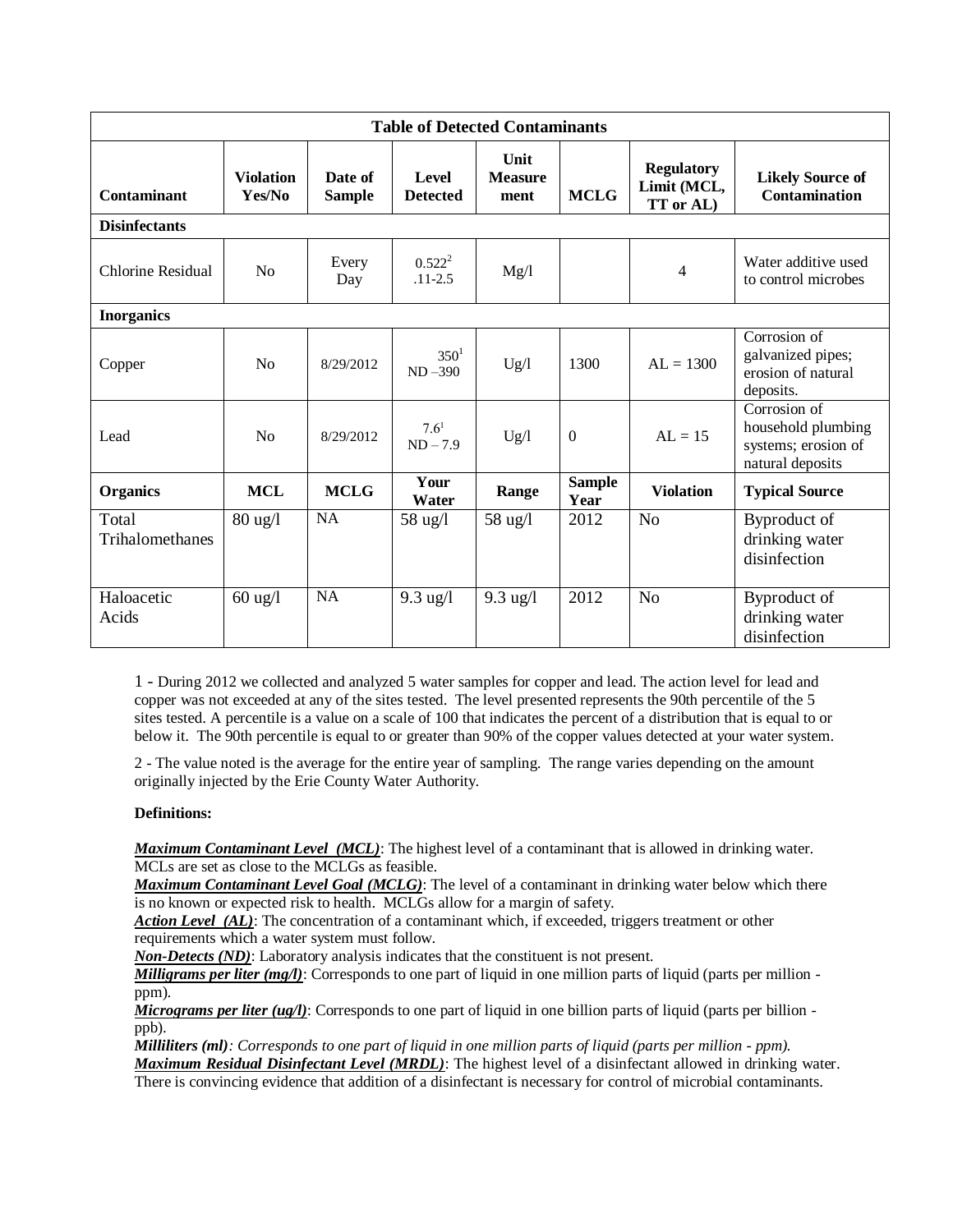*Maximum Residual Disinfectant Level Goal (MRDLG)*: The level of a drinking water disinfectant below which there is no known or expected risk to health. MRDLGs do not reflect the benefits of the use of disinfectants to control microbial contamination. *NE: Not Established.*

### **WHAT DOES THIS INFORMATION MEAN?**

As you can see by the table, our system had no violations. We have learned through our testing that some contaminants have been detected; however, these contaminants were detected below New York State requirements. We are required to present the following information on lead in drinking water:

If present, elevated levels of lead can cause serious health problems, especially for pregnant women, infants, and young children. It is possible that lead levels at your home may be higher than at other homes in the community as a result of materials used in your home's plumbing. The Erie County Water Authority is responsible for providing high quality drinking water, but cannot control the variety of materials used in plumbing components. When your water has been sitting for several hours, you can minimize the potential for lead exposure by flushing your tap for 30 seconds to 2 minutes before using water for drinking or cooking. If you are concerned about lead in your water, you may wish to have your water tested. Information on lead in drinking water, testing methods, and steps you can take to minimize exposure is available from the Safe Drinking Water Hotline (1-800-426-4791) or at http://www.epa.gov/safewater/lead.

# **IS OUR WATER SYSTEM MEETING OTHER RULES THAT GOVERN OPERATIONS?**

During 2012, our system was in compliance with applicable State drinking water operating, monitoring and reporting requirements. The Colden Water District #1 will continue to provide the residents of Colden with the safest drinking water through reliable and efficient service which meet all guidelines and standards.

# **DO I NEED TO TAKE SPECIAL PRECAUTIONS?**

Although our drinking water met or exceeded state and federal regulations, some people may be more vulnerable to disease causing microorganisms or pathogens in drinking water than the general population. Immuno-compromised persons such as persons with cancer undergoing chemotherapy, persons who have undergone organ transplants, people with HIV/AIDS or other immune system disorders, some elderly, and infants can be particularly at risk from infections. These people should seek advice from their health care provider about their drinking water. EPA/CDC guidelines on appropriate means to lessen the risk of infection by Cryptosporidium, Giardia and other microbial pathogens are available from the Safe Drinking Water Hotline (800-426-4791).